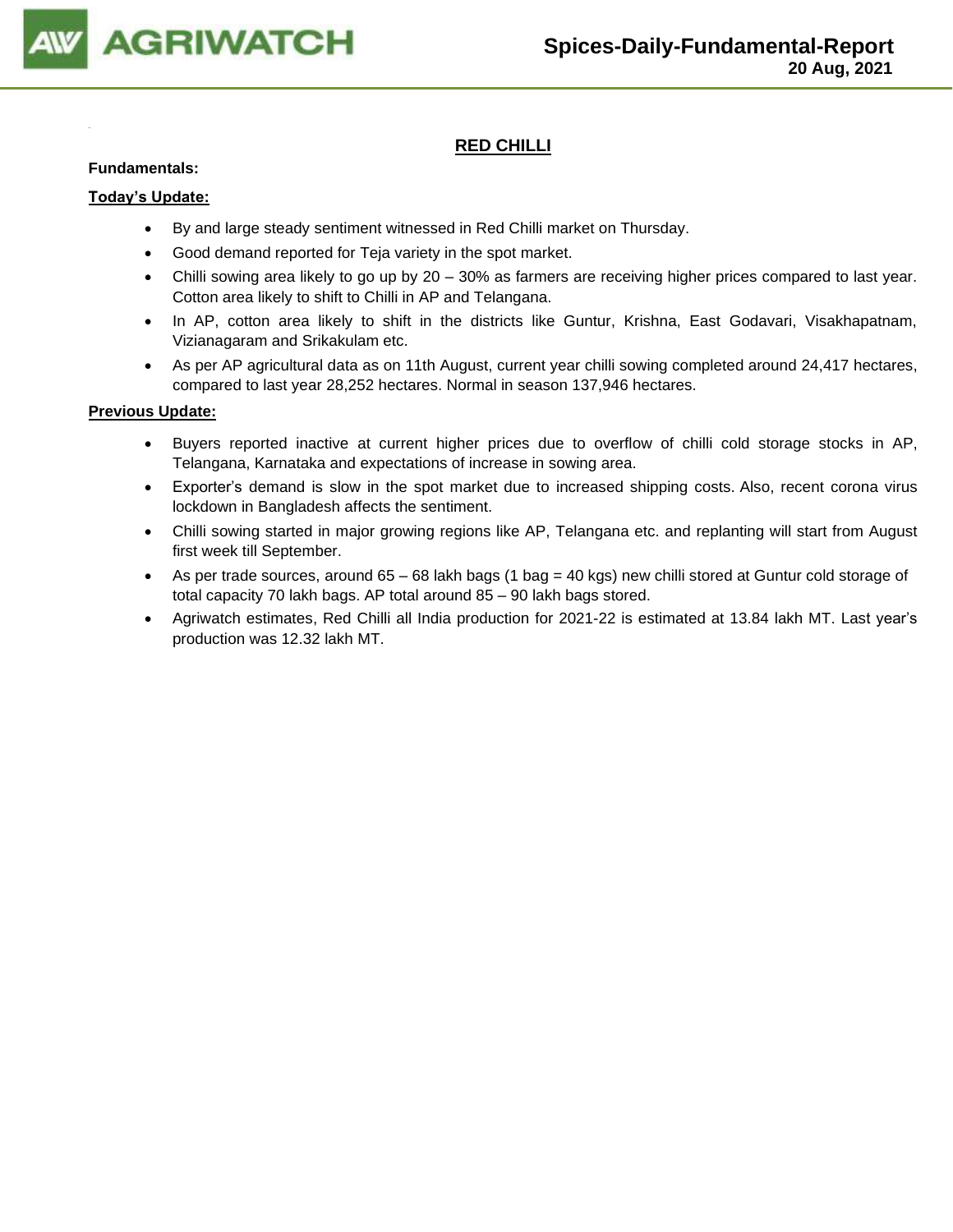

|                       |                            | Red Chilli Spot Market Prices (Loose): (Rs/Qtl) |           |           |           |           |                                                                                                                                                                                                                                                                                                                                                                                |
|-----------------------|----------------------------|-------------------------------------------------|-----------|-----------|-----------|-----------|--------------------------------------------------------------------------------------------------------------------------------------------------------------------------------------------------------------------------------------------------------------------------------------------------------------------------------------------------------------------------------|
|                       |                            |                                                 | $19-$     | 19-Aug-   | 18-Aug-   | 18-Aug-   |                                                                                                                                                                                                                                                                                                                                                                                |
| <b>State</b>          | <b>Centre</b>              | Grade                                           | Aug-21    | 21        | 21        | 21        | Change<br><b>Unch</b><br><b>Unch</b><br><b>Unch</b><br><b>Unch</b><br><b>Unch</b><br><b>Unch</b><br><b>Unch</b><br><b>Unch</b><br><b>Unch</b><br><b>Unch</b><br><b>Unch</b><br><b>Unch</b><br><b>Unch</b><br><b>Unch</b><br><b>Unch</b><br><b>Unch</b><br><b>Unch</b><br><b>Unch</b><br><b>Unch</b><br><b>Unch</b><br>Ξ.<br>$\blacksquare$<br>$\blacksquare$<br>$\blacksquare$ |
|                       |                            |                                                 | Low       | High      | Low       | High      |                                                                                                                                                                                                                                                                                                                                                                                |
|                       |                            | <b>NCDEX Quality</b>                            | 9500      | 10500     | 9500      | 10500     |                                                                                                                                                                                                                                                                                                                                                                                |
|                       |                            | <b>LCA 334</b>                                  | 10500     | 11500     | 10500     | 11500     |                                                                                                                                                                                                                                                                                                                                                                                |
|                       |                            | Teja                                            | 14000     | 15400     | 14000     | 15400     |                                                                                                                                                                                                                                                                                                                                                                                |
| <b>Andhra Pradesh</b> |                            | No. 273                                         | 13000     | 14000     | 13000     | 14000     |                                                                                                                                                                                                                                                                                                                                                                                |
|                       | Guntur<br><b>Benchmark</b> | No. 5                                           | 13000     | 14000     | 13000     | 14000     |                                                                                                                                                                                                                                                                                                                                                                                |
|                       | market                     | Fatki                                           | 6000      | 9000      | 6000      | 9000      |                                                                                                                                                                                                                                                                                                                                                                                |
|                       |                            | Byadgi                                          | 15000     | 16000     | 15000     | 16000     |                                                                                                                                                                                                                                                                                                                                                                                |
|                       |                            | <b>US 341</b>                                   | 13000     | 14500     | 13000     | 14500     |                                                                                                                                                                                                                                                                                                                                                                                |
|                       |                            | Denvor Delux                                    | 13500     | 14000     | 13500     | 14000     |                                                                                                                                                                                                                                                                                                                                                                                |
|                       |                            | Indam <sub>5</sub>                              | 13000     | 14000     | 13000     | 14000     |                                                                                                                                                                                                                                                                                                                                                                                |
|                       |                            | Teja                                            | 12800     | 15100     | 12800     | 15100     |                                                                                                                                                                                                                                                                                                                                                                                |
|                       |                            | Wonder Hot                                      | 13400     | 15100     | 13400     | 15100     |                                                                                                                                                                                                                                                                                                                                                                                |
|                       | Warangal                   | 341                                             | 12900     | 14300     | 12900     | 14300     |                                                                                                                                                                                                                                                                                                                                                                                |
| Telangana             |                            | Denvor Delux                                    | 12300     | 13900     | 12300     | 13900     |                                                                                                                                                                                                                                                                                                                                                                                |
|                       |                            | Paprika                                         | <b>NA</b> | <b>NA</b> | <b>NA</b> | <b>NA</b> |                                                                                                                                                                                                                                                                                                                                                                                |
|                       |                            | Fatki                                           | 5900      | 8300      | 5900      | 8300      |                                                                                                                                                                                                                                                                                                                                                                                |
|                       | Khammam                    | Teja (Cold storage)                             | 12500     | 15100     | 12500     | 15100     |                                                                                                                                                                                                                                                                                                                                                                                |
|                       |                            | Teja (Non cold storage)                         | <b>NA</b> | <b>NA</b> | <b>NA</b> | <b>NA</b> |                                                                                                                                                                                                                                                                                                                                                                                |
|                       |                            | No. 12                                          | <b>NA</b> | <b>NA</b> | <b>NA</b> | <b>NA</b> |                                                                                                                                                                                                                                                                                                                                                                                |
|                       |                            | <b>Indu 2070</b>                                | 14000     | 15500     | 14000     | 15500     |                                                                                                                                                                                                                                                                                                                                                                                |
| <b>Madhya Pradesh</b> | <b>Bedia</b>               | Fatki                                           | 7500      | 9000      | 7500      | 9000      |                                                                                                                                                                                                                                                                                                                                                                                |
|                       |                            | Jhankar                                         | 10000     | 12000     | 10000     | 12000     |                                                                                                                                                                                                                                                                                                                                                                                |
|                       |                            | Ganesh                                          | <b>NA</b> | <b>NA</b> | <b>NA</b> | <b>NA</b> |                                                                                                                                                                                                                                                                                                                                                                                |
|                       |                            | Teja(Khamam)                                    | 17000     | 17500     | 17000     | 17500     |                                                                                                                                                                                                                                                                                                                                                                                |
|                       |                            | M.P. MacoTeja                                   | <b>NA</b> | <b>NA</b> | <b>NA</b> | <b>NA</b> |                                                                                                                                                                                                                                                                                                                                                                                |
| Delhi                 | <b>New Delhi</b>           | Pala 12                                         | <b>NA</b> | <b>NA</b> | <b>NA</b> | <b>NA</b> |                                                                                                                                                                                                                                                                                                                                                                                |
|                       |                            | <b>LCA 334</b>                                  | NA.       | NА        | NА        | NA.       |                                                                                                                                                                                                                                                                                                                                                                                |
|                       |                            | Fatki                                           | <b>NA</b> | NA        | <b>NA</b> | <b>NA</b> |                                                                                                                                                                                                                                                                                                                                                                                |
|                       |                            | Packing                                         | NA        | NA        | <b>NA</b> | NA        |                                                                                                                                                                                                                                                                                                                                                                                |
|                       |                            | Dabbi                                           | <b>NA</b> | NA        | <b>NA</b> | NA        |                                                                                                                                                                                                                                                                                                                                                                                |
|                       |                            | Guntur                                          | <b>NA</b> | NA        | <b>NA</b> | <b>NA</b> |                                                                                                                                                                                                                                                                                                                                                                                |
|                       |                            | Kaddi                                           | <b>NA</b> | <b>NA</b> | <b>NA</b> | <b>NA</b> |                                                                                                                                                                                                                                                                                                                                                                                |
| Karnataka             |                            | Dabbi Dlx Local                                 | <b>NA</b> | NA        | <b>NA</b> | <b>NA</b> |                                                                                                                                                                                                                                                                                                                                                                                |
|                       |                            | Dabbi Medium Best (Local)                       | <b>NA</b> | <b>NA</b> | <b>NA</b> | <b>NA</b> |                                                                                                                                                                                                                                                                                                                                                                                |
|                       | <b>Byadgi</b>              | Dabbi Best (Bellary)                            | <b>NA</b> | NA        | <b>NA</b> | <b>NA</b> |                                                                                                                                                                                                                                                                                                                                                                                |
|                       |                            | <b>KDL Deluxe (Local)</b>                       | NA        | <b>NA</b> | <b>NA</b> | <b>NA</b> |                                                                                                                                                                                                                                                                                                                                                                                |
|                       |                            | <b>KDL Deluxe (Bellary)</b>                     | NA        | NA        | <b>NA</b> | <b>NA</b> |                                                                                                                                                                                                                                                                                                                                                                                |
|                       |                            | <b>KDL Best(Local)</b>                          | <b>NA</b> | NA        | <b>NA</b> | NA        |                                                                                                                                                                                                                                                                                                                                                                                |
|                       |                            | <b>KDL Best(Bellary)</b>                        | NA        | NA        | <b>NA</b> | NA        |                                                                                                                                                                                                                                                                                                                                                                                |
|                       |                            | <b>KDL Medium</b>                               | NA        | <b>NA</b> | NA        | NA        |                                                                                                                                                                                                                                                                                                                                                                                |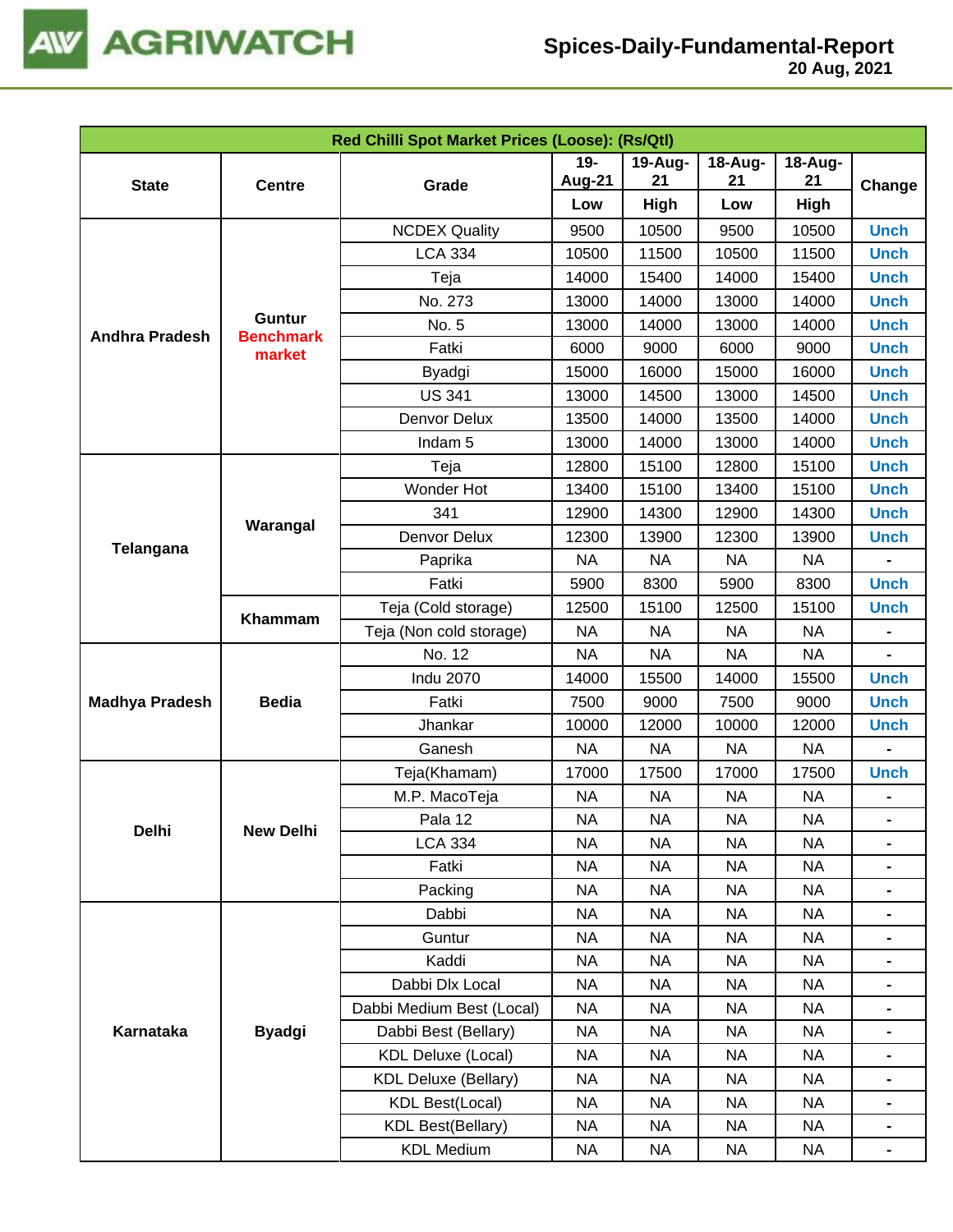

|                                                                  |               | Denvor Deluxe                 | <b>NA</b> | NA        | <b>NA</b> | <b>NA</b> |          |  |
|------------------------------------------------------------------|---------------|-------------------------------|-----------|-----------|-----------|-----------|----------|--|
|                                                                  |               | 2043                          | <b>NA</b> | NA        | <b>NA</b> | <b>NA</b> |          |  |
|                                                                  |               | 5531                          | NA.       | NA.       | NA.       | NA.       |          |  |
|                                                                  |               | C <sub>5</sub>                | NA.       | NA.       | <b>NA</b> | NA.       |          |  |
|                                                                  |               | <b>KDL Fatki</b>              | NA.       | NA.       | NA.       | NA.       |          |  |
|                                                                  |               | Seed Fatki                    | <b>NA</b> | <b>NA</b> | <b>NA</b> | <b>NA</b> |          |  |
| Arrivals & Off-take in bags (1 bag = 45 Kg), (1 bag = $38Kgs$ )* |               |                               |           |           |           |           |          |  |
|                                                                  |               |                               |           |           |           |           |          |  |
| <b>State</b>                                                     | <b>Centre</b> | <b>Parameter</b>              |           | 19-Aug-21 |           | 18-Aug-21 | Change   |  |
|                                                                  |               | Arrivals                      |           | 70000     |           | 90000     | $-20000$ |  |
| Andhra Pradesh                                                   | Guntur        | Off-take                      |           | 60000     |           | 40000     | 20000    |  |
|                                                                  | Warangal      | Arrivals                      |           | 5000      |           | 6000      | $-1000$  |  |
| Telangana                                                        |               | Arrivals (Cold storage) *     |           | 3000      |           | 4000      | $-1000$  |  |
|                                                                  | Khammam       | Arrivals (Non cold storage) * |           | NA.       |           | NA.       |          |  |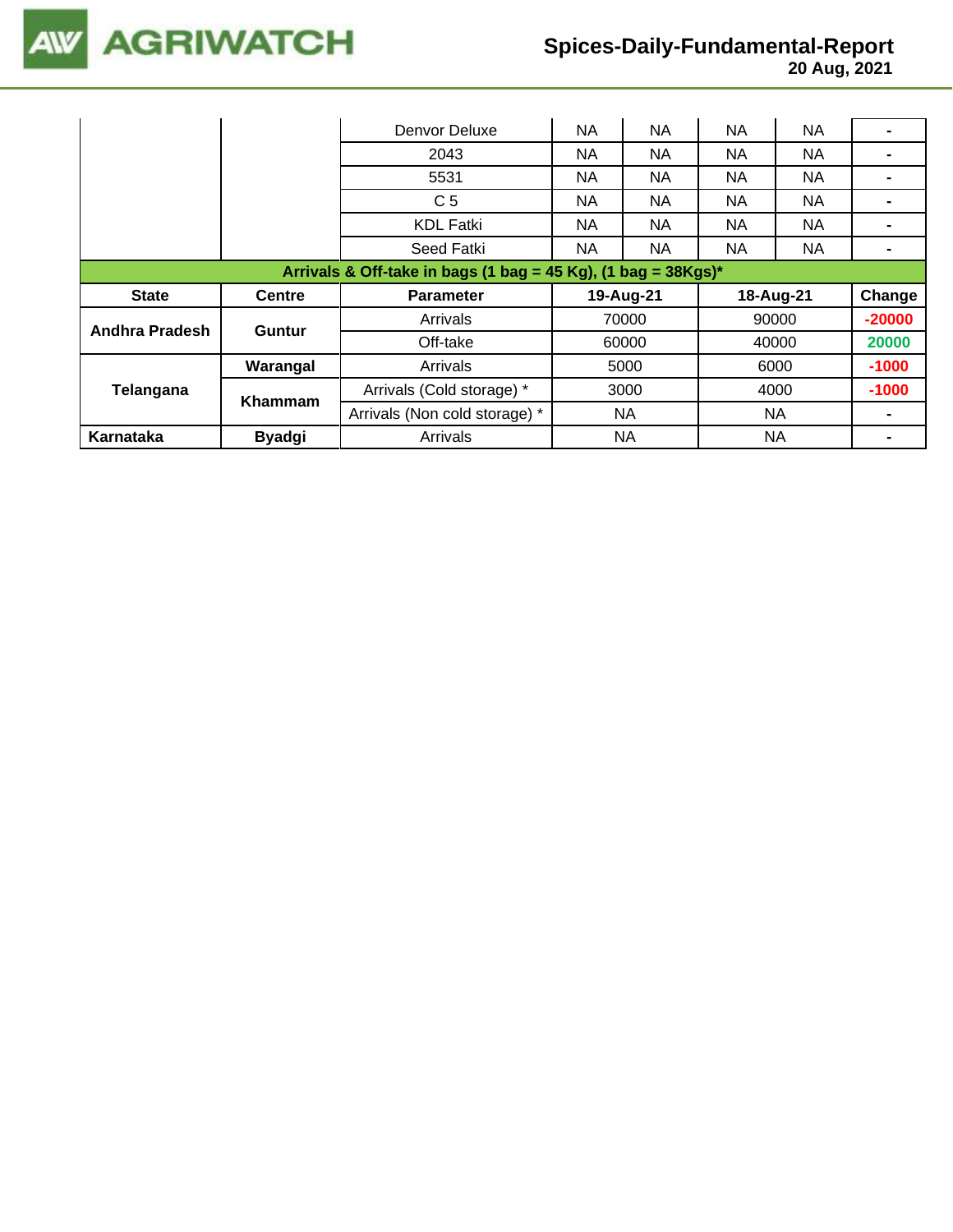

# **TURMERIC**

#### **Fundamentals: Today's Update:**

- Continued steady sentiment witnessed in the Turmeric spot market on Thursday.
- Turmeric supply reported down by 29% as farmers and stockists were expecting higher prices in coming days. Ending stocks reported lower current year.
- In Maharashtra Sangli and Karnataka Belgaum district, Turmeric standing crop submerged due to recent flood. Around 10 to 12% area affected. However, overall area likely to increase current year in AP, Telangana, some parts of Maharashtra and Tamil Nadu.
- As per AP agricultural data as on 11th Aug, current year Turmeric sowing completed around 9,763 hectares, compared to last year 10,346 hectares. Normal in season 19,551 hectares.

- *Festive demand likely to start from September onwards may support prices from lower levels.*
- For the 2021-22 marketing period, Agriwatch expected 0.62 lakh MT ending stocks (with increasing exports and domestic consumption), which is lower than 0.98 lakh MT from last year, likely to support prices from the current level.

|                    |                         | <b>Turmeric Spot Market Prices (Loose): (Rs/Qtl)</b> |           |                                                                                                                                                                                                                                                                                                                                                                                                                                    |             |  |  |  |  |  |
|--------------------|-------------------------|------------------------------------------------------|-----------|------------------------------------------------------------------------------------------------------------------------------------------------------------------------------------------------------------------------------------------------------------------------------------------------------------------------------------------------------------------------------------------------------------------------------------|-------------|--|--|--|--|--|
| <b>State</b>       | <b>Centre</b>           | Grade                                                | 19-Aug-21 | 18-Aug-21                                                                                                                                                                                                                                                                                                                                                                                                                          | Change      |  |  |  |  |  |
|                    |                         | Nizam quality                                        | 7500      | 7500                                                                                                                                                                                                                                                                                                                                                                                                                               | <b>Unch</b> |  |  |  |  |  |
|                    | <b>Nizamabad</b>        | Double polish finger                                 | 8200      | 8200                                                                                                                                                                                                                                                                                                                                                                                                                               | <b>Unch</b> |  |  |  |  |  |
|                    | <b>Benchmark market</b> | Gattah (unpolished)                                  | 6700      | 6700                                                                                                                                                                                                                                                                                                                                                                                                                               | <b>Unch</b> |  |  |  |  |  |
| Telangana          |                         | Gattah (double polished)                             | 7400      | 7400                                                                                                                                                                                                                                                                                                                                                                                                                               | <b>Unch</b> |  |  |  |  |  |
|                    |                         | Finger                                               | 6100      | 6100                                                                                                                                                                                                                                                                                                                                                                                                                               | <b>Unch</b> |  |  |  |  |  |
|                    | Warangal                | Round                                                | 5700      | 5700                                                                                                                                                                                                                                                                                                                                                                                                                               | <b>Unch</b> |  |  |  |  |  |
|                    |                         | Finger                                               | 7200      | 7200                                                                                                                                                                                                                                                                                                                                                                                                                               | <b>Unch</b> |  |  |  |  |  |
|                    | Erode                   | Gattah                                               | 6700      | 6700                                                                                                                                                                                                                                                                                                                                                                                                                               | <b>Unch</b> |  |  |  |  |  |
|                    |                         | Sellem                                               | 7600      | 7600                                                                                                                                                                                                                                                                                                                                                                                                                               | <b>Unch</b> |  |  |  |  |  |
| <b>Tamil Nadu</b>  | <b>Coimbatore</b>       | <b>Bulb</b>                                          | <b>NA</b> | <b>NA</b><br><b>NA</b><br>$\blacksquare$<br><b>NA</b><br>$\blacksquare$<br><b>NA</b><br>6000<br><b>Unch</b><br>6540<br><b>Unch</b><br><b>Unch</b><br>6000<br>6540<br><b>Unch</b><br>9500<br><b>Unch</b><br><b>Unch</b><br>8700<br>7500<br><b>Unch</b><br>8300<br>7300<br>8300<br>$\blacksquare$<br>7800<br>7000<br>7700<br><b>Unch</b><br>6800<br><b>Unch</b><br>7200<br><b>Unch</b><br>8200<br><b>Unch</b><br>9600<br><b>Unch</b> |             |  |  |  |  |  |
|                    |                         | Finger                                               | <b>NA</b> |                                                                                                                                                                                                                                                                                                                                                                                                                                    |             |  |  |  |  |  |
|                    | <b>Salem</b>            | <b>Bulb</b>                                          | <b>NA</b> |                                                                                                                                                                                                                                                                                                                                                                                                                                    |             |  |  |  |  |  |
|                    |                         | Finger                                               | <b>NA</b> | 8300<br><b>Unch</b><br>9000<br><b>Unch</b>                                                                                                                                                                                                                                                                                                                                                                                         |             |  |  |  |  |  |
|                    |                         | <b>Bulb</b>                                          | 6000      |                                                                                                                                                                                                                                                                                                                                                                                                                                    |             |  |  |  |  |  |
| Andhra Pradesh     | <b>Duggirala</b>        | <b>Bilty</b>                                         | 6540      |                                                                                                                                                                                                                                                                                                                                                                                                                                    |             |  |  |  |  |  |
|                    |                         | Finger                                               | 6000      |                                                                                                                                                                                                                                                                                                                                                                                                                                    |             |  |  |  |  |  |
|                    |                         | <b>Bilty</b>                                         | 6540      |                                                                                                                                                                                                                                                                                                                                                                                                                                    |             |  |  |  |  |  |
|                    |                         | Rajpuri/Salem Finger                                 | 9500      |                                                                                                                                                                                                                                                                                                                                                                                                                                    |             |  |  |  |  |  |
|                    | Sangli                  | Rajpuri Medium                                       | 8700      |                                                                                                                                                                                                                                                                                                                                                                                                                                    |             |  |  |  |  |  |
|                    |                         | DesiKadappa                                          | 7500      |                                                                                                                                                                                                                                                                                                                                                                                                                                    |             |  |  |  |  |  |
|                    |                         | Salem Powder                                         | Closed    |                                                                                                                                                                                                                                                                                                                                                                                                                                    |             |  |  |  |  |  |
|                    |                         | Mini Salem                                           | Closed    |                                                                                                                                                                                                                                                                                                                                                                                                                                    |             |  |  |  |  |  |
| <b>Maharashtra</b> | <b>Basmat</b>           | <b>Super Salem</b>                                   | Closed    |                                                                                                                                                                                                                                                                                                                                                                                                                                    |             |  |  |  |  |  |
|                    |                         | <b>Gattah Powder</b>                                 | Closed    |                                                                                                                                                                                                                                                                                                                                                                                                                                    |             |  |  |  |  |  |
|                    |                         | <b>Gattah Premium</b>                                | Closed    |                                                                                                                                                                                                                                                                                                                                                                                                                                    |             |  |  |  |  |  |
|                    |                         | <b>Turmeric Finger Polished</b>                      | 7700      |                                                                                                                                                                                                                                                                                                                                                                                                                                    |             |  |  |  |  |  |
|                    | <b>Nanded</b>           | Turmeric Bulb Polished                               | 6800      |                                                                                                                                                                                                                                                                                                                                                                                                                                    |             |  |  |  |  |  |
|                    |                         | <b>Turmeric Mix</b>                                  | 7200      |                                                                                                                                                                                                                                                                                                                                                                                                                                    |             |  |  |  |  |  |
|                    |                         | Gattah                                               | 8200      |                                                                                                                                                                                                                                                                                                                                                                                                                                    |             |  |  |  |  |  |
| <b>Delhi</b>       | <b>Delhi</b>            | Mini Salem                                           | 9600      |                                                                                                                                                                                                                                                                                                                                                                                                                                    |             |  |  |  |  |  |
|                    |                         | <b>Finger Single Polished</b>                        | 8300      |                                                                                                                                                                                                                                                                                                                                                                                                                                    |             |  |  |  |  |  |
|                    |                         | <b>Finger Double Polished</b>                        | 9000      |                                                                                                                                                                                                                                                                                                                                                                                                                                    |             |  |  |  |  |  |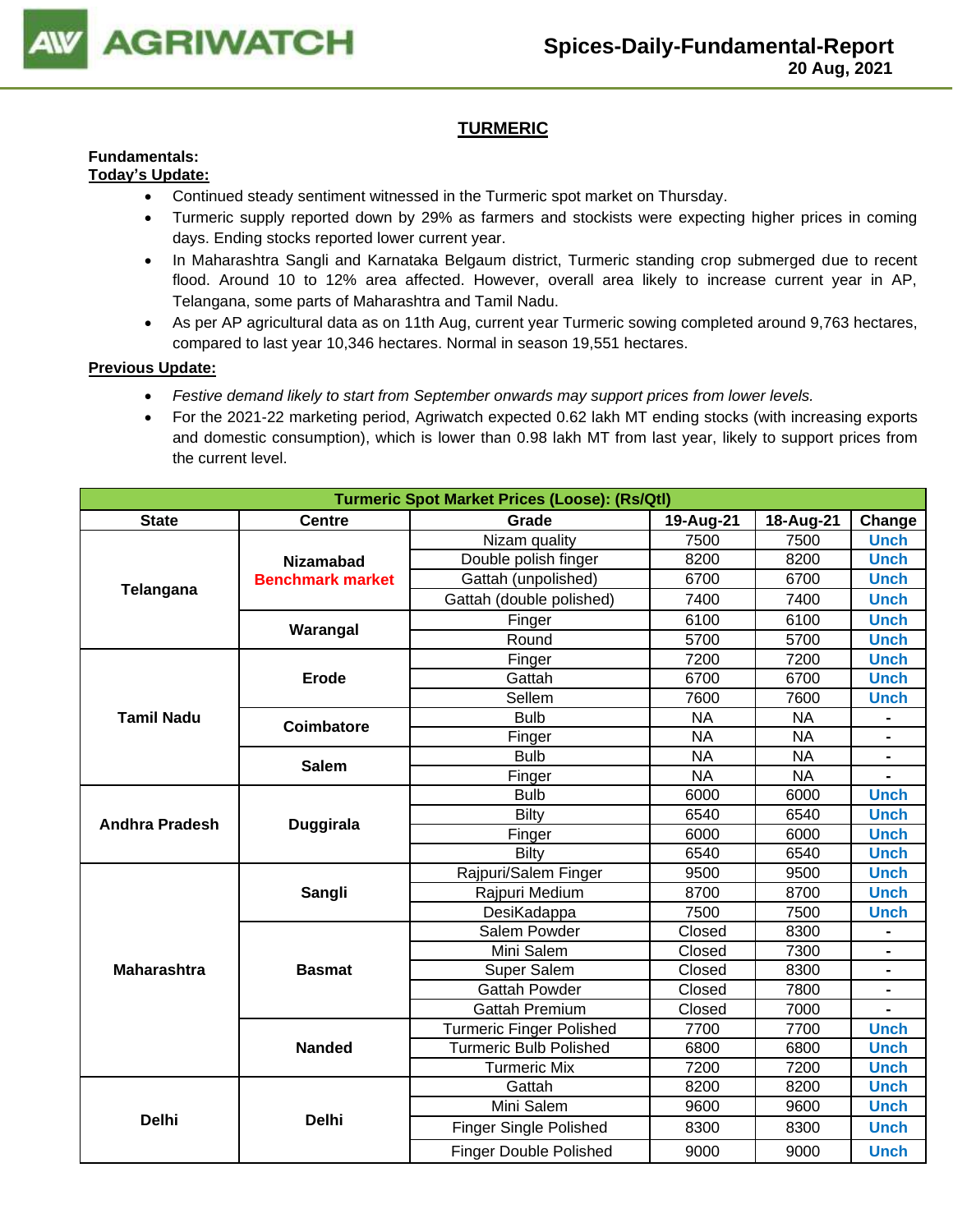

 **20 Aug, 2021**

| <b>State</b>          |                  | Arrival & Off-take in bags $*(1 \text{ bag} = 75 \text{ Kg}),\#(1 \text{ bag} = 60 \text{ Kg})$ |           |           |                      |  |  |  |  |  |
|-----------------------|------------------|-------------------------------------------------------------------------------------------------|-----------|-----------|----------------------|--|--|--|--|--|
|                       | <b>Centre</b>    | <b>Parameter</b>                                                                                | 19-Aug-21 | 18-Aug-21 | Change               |  |  |  |  |  |
| Telangana             | <b>Nizamabad</b> | <b>Arrival</b>                                                                                  | 1500      | 2000      | $-500$               |  |  |  |  |  |
|                       |                  | Off-take                                                                                        | 1500      | 2000      | $-500$               |  |  |  |  |  |
|                       | Warangal         | <b>Arrival</b>                                                                                  | 300       | 200       | 100                  |  |  |  |  |  |
|                       | Erode            | <b>Arrival</b>                                                                                  | 3200      | 3000      | 200                  |  |  |  |  |  |
| Tamil Nadu            |                  | Off-take                                                                                        | 3200      | 3000      | 200                  |  |  |  |  |  |
|                       | Coimbatore       | Arrival                                                                                         | <b>NA</b> | <b>NA</b> |                      |  |  |  |  |  |
|                       | <b>Salem</b>     | Arrival*                                                                                        | NA        | <b>NA</b> | ۰                    |  |  |  |  |  |
| <b>Andhra Pradesh</b> | <b>Duggirala</b> | Arrival*                                                                                        | 400       | 500       | $-100$               |  |  |  |  |  |
|                       | Sangli           | Arrival#                                                                                        | NA        | <b>NA</b> | $\blacksquare$       |  |  |  |  |  |
| <b>Maharashtra</b>    | <b>Basmat</b>    | Arrival*                                                                                        | Closed    | 3000      | ۰                    |  |  |  |  |  |
|                       | <b>Nanded</b>    | <b>Arrival</b>                                                                                  | 2000      | 2500      | $-500$               |  |  |  |  |  |
|                       |                  |                                                                                                 |           |           | <b>Arrival * Qtl</b> |  |  |  |  |  |

#### **NCDEX-FUTURES MARKET**

| <b>Turmeric</b> |               |       |       |        |              |               |             |       |           |
|-----------------|---------------|-------|-------|--------|--------------|---------------|-------------|-------|-----------|
| <b>Contract</b> | +/-\$         | Open  | High  | Low    | <b>Close</b> | <b>Volume</b> | Vol. Change | ΟI    | OI Change |
| Aug-21          | $\sim$ $\sim$ | $- -$ | $- -$ | $\sim$ | $- -$        | $\sim$ $\sim$ | $- -$       | $- -$ | $- -$     |
| <b>Sep-21</b>   | $- -$         | $- -$ | $- -$ | $- -$  | $- -$        | $- -$         | $- -$       | --    | $- -$     |
| <b>Oct-21</b>   | $\sim$ $\sim$ | $- -$ | $- -$ | $- -$  | $- -$        | $- -$         | $- -$       | $- -$ | $- -$     |

| <b>Spread</b> | <b>Aug-21</b> | Sep-21        | <b>Oct-21</b>            |
|---------------|---------------|---------------|--------------------------|
| <b>Basis</b>  | $- -$         | $- -$         | $- -$                    |
| <b>Aug-21</b> | $\sim$ $\sim$ | $- -$         | $\overline{\phantom{a}}$ |
| <b>Sep-21</b> | $\sim$ $\sim$ | $\sim$ $\sim$ | $\overline{\phantom{a}}$ |

NB: Spot prices used for spread calculation is the basis Nizamabad for Nizam grade. Basis = Spot prices– Near month futures.

#### **NCDEX- STOCK POSITION**

| <b>Stocks</b>    | <b>Demat</b> | <b>In-Process</b> | Total         |
|------------------|--------------|-------------------|---------------|
|                  | 17.08.2021   | 17.08.2021        | 17.08.2021    |
| <b>Sangli</b>    | 1619         |                   | 1619          |
| <b>Erode</b>     | $- -$        | $- -$             | $- -$         |
| <b>Nizamabad</b> | 1373         |                   | 1373          |
| Warangal         | $- -$        | $\sim$ $\sim$     | $\sim$ $\sim$ |
|                  |              |                   |               |

(**Quantity in MT)**

#### **NCDEX Turmeric EED Wise Stock Position (Qty in MT) on 09th Aug, 2021**

| <b>EED</b>   | Sangli (Desi<br>Cuddapah) | <b>Sangli</b><br>(Rajapore) | . .<br><b>Nizamabad</b> | <b>Nizamabad</b><br>(Farmer Polished) | <b>Basmat</b><br>(Salem) | <b>Total</b> |
|--------------|---------------------------|-----------------------------|-------------------------|---------------------------------------|--------------------------|--------------|
| 10-Aug-21    | $- -$                     | 340                         |                         | $\sim$ $\sim$                         | $\overline{\phantom{a}}$ | 340          |
| $10-Sep-21$  | $\sim$ $\sim$             | 317                         | 120                     | $\sim$ $\sim$                         | $\sim$ $\sim$            | 437          |
| 10-0ct-21    | $\sim$ $\sim$             | 238                         | 778                     | $\overline{\phantom{a}}$              | $\sim$ $\sim$            | 1016         |
| 10-Nov-21    | $\sim$ $\sim$             | 896                         | 190                     | $\sim$ $\sim$                         | $\sim$ $\sim$            | 1086         |
| 10-Dec-21    | $- -$                     | 169                         | 166                     | $\sim$ $\sim$                         | $\sim$ $\sim$            | 335          |
| $10$ -Jan-22 | $- -$                     | $- -$                       | 90                      | $\sim$ $\sim$                         | $\sim$ $\sim$            | 90           |
| <b>Total</b> | $- -$                     | 1960                        | 1344                    | $\sim$                                | $\sim$                   | 3304         |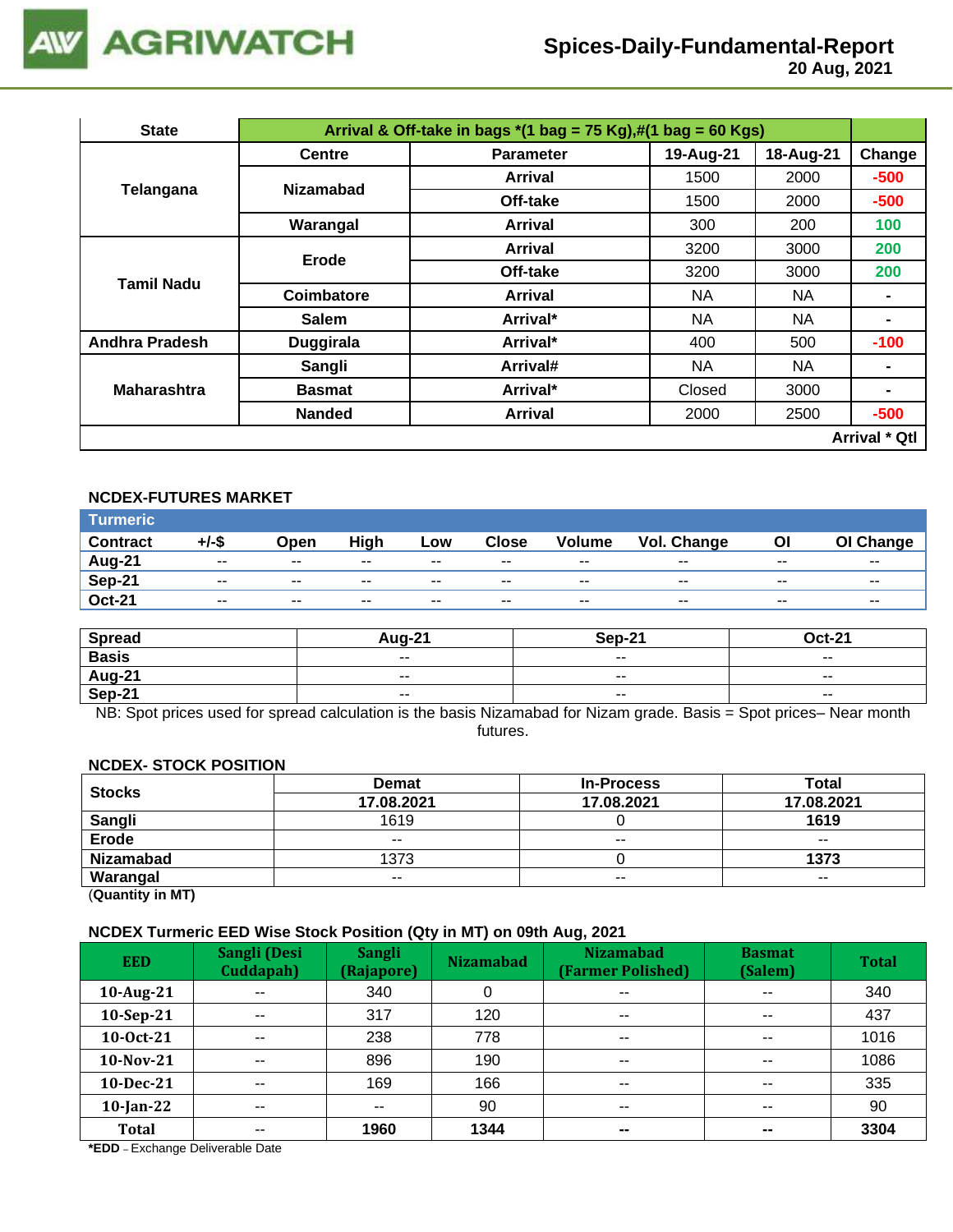

# **BLACK PEPPER**

# **Fundamentals:**

# **Today's Update:**

- Steady to firm sentiment witnessed in the Black pepper market on Thursday.
- As of 19th August, new pepper 500 G/L traded at Rs.38,700/-qtl, Rs.100/-qtl up from the previous day.
- Vietnam Pepper prices today (August 19) today simultaneously down in key localities in the country. As recorded at the moment, the purchasing price ranges from 76,000 to 79,500 VND/kg. In which, the lowest price is 76,000 VND/kg in Gia Lai and Dong Nai provinces. Next are the two provinces of Dak Lak and Dak Nong with the same price of 77,500 VND/kg. Similarly, the two provinces of Binh Phuoc and Ba Ria - Vung Tau also did not record new changes compared to yesterday, stable at 78,500 VND/kg and 79,500 VND/kg, respectively.
- According to VPA, black pepper in the first half of 2021, exports of black pepper reached 118.54 thousand tons, down 11.2% in volume, but up 38.3% in value over the same period last year. 2020. In which, the amount of black pepper exported to many main markets reported, such as: China, India, Egypt, Germany, Russia.

- Continuous supply in the spot market pressurizes the prices at higher levels.
- In the first 7 months of 2021, Cambodia exported more than 22,580.68 tons of pepper, including Kampot branded geographical indication (GI) pepper and non-GI variety, an increase of 558.19% over the same period last year.
- World pepper market likely to be active in coming days due to an increase in demand after lockdown and reduced supplies from Brazil and Vietnam as a result of lower production.
- In Brazil, the second pepper harvest is expected to begin in late August and early September with an output of about 25,000 tons. Although the delivery in this country is faster, the purchase price is higher than in Vietnam.
- With the current situation, the export volume of pepper from Indonesia and Brazil for the second half of 2021 is expected to reach a maximum of about 50,000 - 60,000 tons
- World pepper market will be active in the third quarter of 2021 due to an increase in demand after the US and European countries relax social distancing measures. Pepper prices are expected to stay high due to reduced supplies from Brazil, Indonesia and Vietnam, as per VPA.
- *As per trade information, Sri Lankan pepper production will increase by 25% in 2021 to 25,000 tons. Meanwhile, Sri Lanka's domestic pepper consumption is reported at only 12,000 tons. Therefore, the possibility of a large amount of Sri Lankan pepper imported into India is very high and put cap on prices.*
- *As per trade information, the amount of Sri Lankan pepper entered the domestic market from January to April 2021 was 4,000 tons, the highest level recorded in the past three years.*
- According to VPA, Vietnam's pepper exports in June 2021 reached 34,000 tons, worth \$120 million, up 21.6% in volume and 25.2% in value compared to May 2021. compared to June 2020 increased by 68.5% in volume and 156.9 % in value.
- In Malaysia, pepper farmers are now almost unable to harvest and sell their products to the market, even though it is the main time, due to the complicated harvest developments of the pandemic. In Brazil, pepper production is forecast to decline sharply in 2021 as the country is likely to face a severe drought from June to September. This is forecast to be the worst drought in 91 years.
- According to the International Pepper Organization (IPC), Vietnam's 2021 pepper harvest will reach 180,000 MT, down 40,000 tons compared to the previous forecast, and 60,000 tons lower (down 25%) compared to with the 2020 harvest.
- According to International Pepper Organization (IPC), in 2021, global pepper production is expected to reach 555 thousand tons, down 21 thousand tons compared to 2020 (576 thousand tons).
- Global pepper exports in 2020 recorded a slight increase of 2% at 481 thousand tons. The top three exporters are Vietnam, Brazil and Indonesia with a total market share of 89%.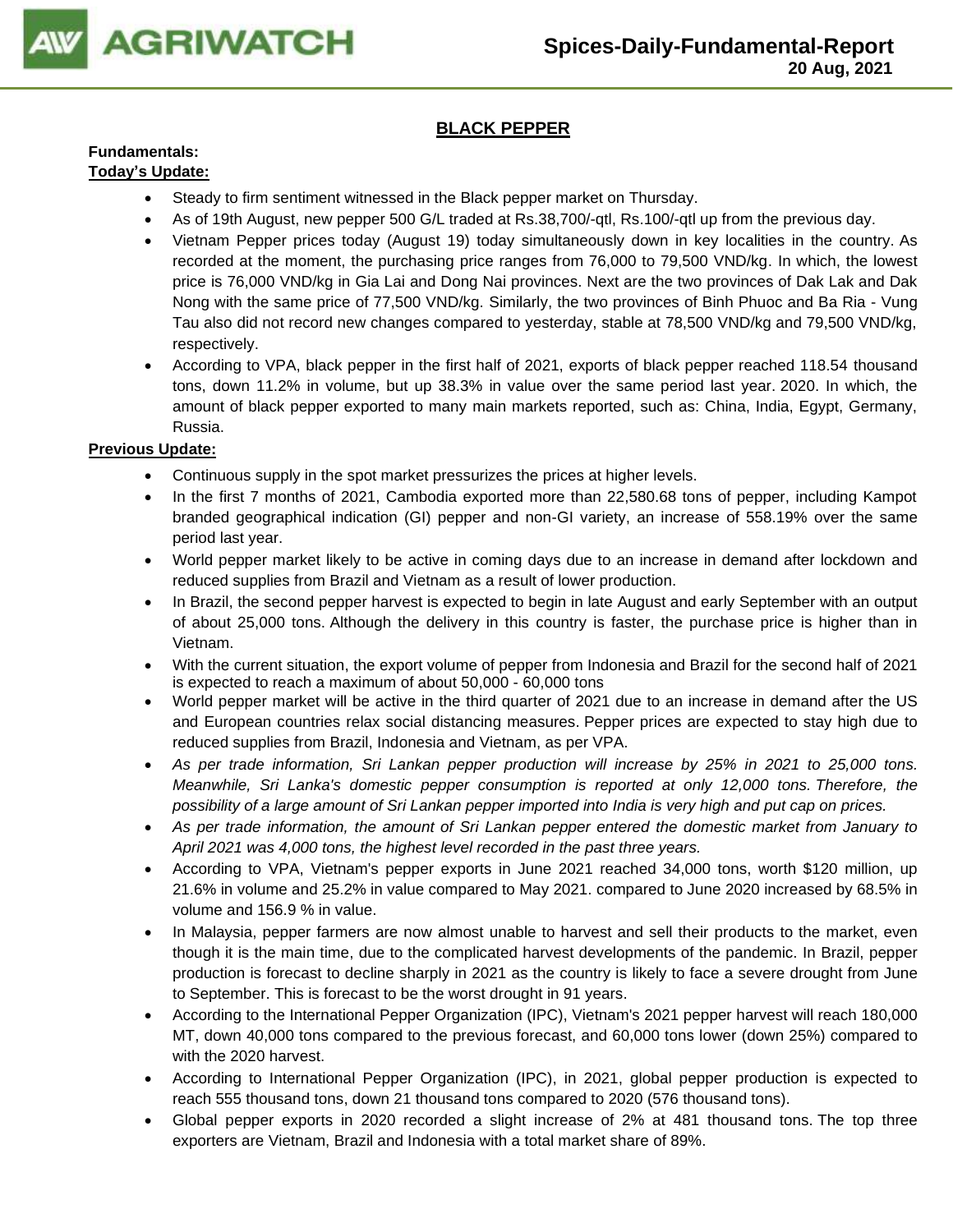

| <b>Black Pepper Spot Market Prices (Loose): (Rs/Qtl)</b> |                         |                                           |           |           |                |  |  |  |
|----------------------------------------------------------|-------------------------|-------------------------------------------|-----------|-----------|----------------|--|--|--|
| <b>State</b>                                             | <b>Centre</b>           | 19-Aug-21<br>Change<br>18-Aug-21<br>Grade |           |           |                |  |  |  |
| Kerala                                                   | Kochi                   | Ungarbled                                 | 39700     | 39600     | 100            |  |  |  |
|                                                          | <b>Benchmark market</b> | Garbled                                   | 41700     | 41600     | 100            |  |  |  |
| Karnataka                                                | Chikkamagaluru          | Ungarbled                                 | 40000     | 40000     | <b>Unch</b>    |  |  |  |
|                                                          |                         | Unpolished                                | 43500     | 43500     | <b>Unch</b>    |  |  |  |
| <b>Delhi</b>                                             | <b>New Delhi</b>        | 550 GL<br>43000<br>43000                  |           |           |                |  |  |  |
|                                                          |                         | Number 11.5                               | 46000     | 46000     | <b>Unch</b>    |  |  |  |
|                                                          |                         | <b>Arrivals &amp; Off-take in Tons</b>    |           |           |                |  |  |  |
| <b>State</b>                                             | <b>Centre</b>           | <b>Parameter</b>                          | 19-Aug-21 | 18-Aug-21 | Change         |  |  |  |
|                                                          | Kochi                   | Arrivals<br>24<br><b>NA</b>               |           |           |                |  |  |  |
| Kerala                                                   |                         | Off-take                                  | 24        | NA        | $\blacksquare$ |  |  |  |

| <b>Black Pepper FOB Prices (USD/MT)</b> |                                  |                          |                                           |                                            |                                        |                              |  |  |  |
|-----------------------------------------|----------------------------------|--------------------------|-------------------------------------------|--------------------------------------------|----------------------------------------|------------------------------|--|--|--|
| <b>Date</b>                             | <b>Brazil</b><br><b>ASTA 570</b> | ex Kochi<br>(India) ASTA | Lampung<br>(Indonesia)<br><b>ASTA 570</b> | Kuching (Sarawak,<br><b>Malaysia) ASTA</b> | <b>Ho Chi Minh</b><br>(Vietnam) 500g/l | Ho Chi<br><b>Minh 550g/l</b> |  |  |  |
| 10/08/21                                | 3950                             | 5544                     | 3851                                      | 5688                                       | 4050                                   | 4150                         |  |  |  |
| 11/08/21                                | 3950                             | 5561                     | 3851                                      | 5688                                       | 4050                                   | 4150                         |  |  |  |
| 12/08/21                                | 3950                             | 5560                     | 3853                                      | 5830                                       | 4050                                   | 4150                         |  |  |  |
| 13/08/21                                | 3950                             | 5568                     | 3853                                      | 5830                                       | 4050                                   | 4150                         |  |  |  |
| 16/08/21                                | 3950                             | 5580                     | 3934                                      | 5830                                       | 4050                                   | 4150                         |  |  |  |
| 17/08/21                                | 3950                             | 5578                     | 3934                                      | 5830                                       | 4050                                   | 4150                         |  |  |  |
| 18/08/21                                | 3950                             | 5601                     | 3934                                      | 5830                                       | 4050                                   | 4150                         |  |  |  |
| 19/08/21                                | 3950                             | ۰                        | 3925                                      | 5830                                       | 4050                                   | 4150                         |  |  |  |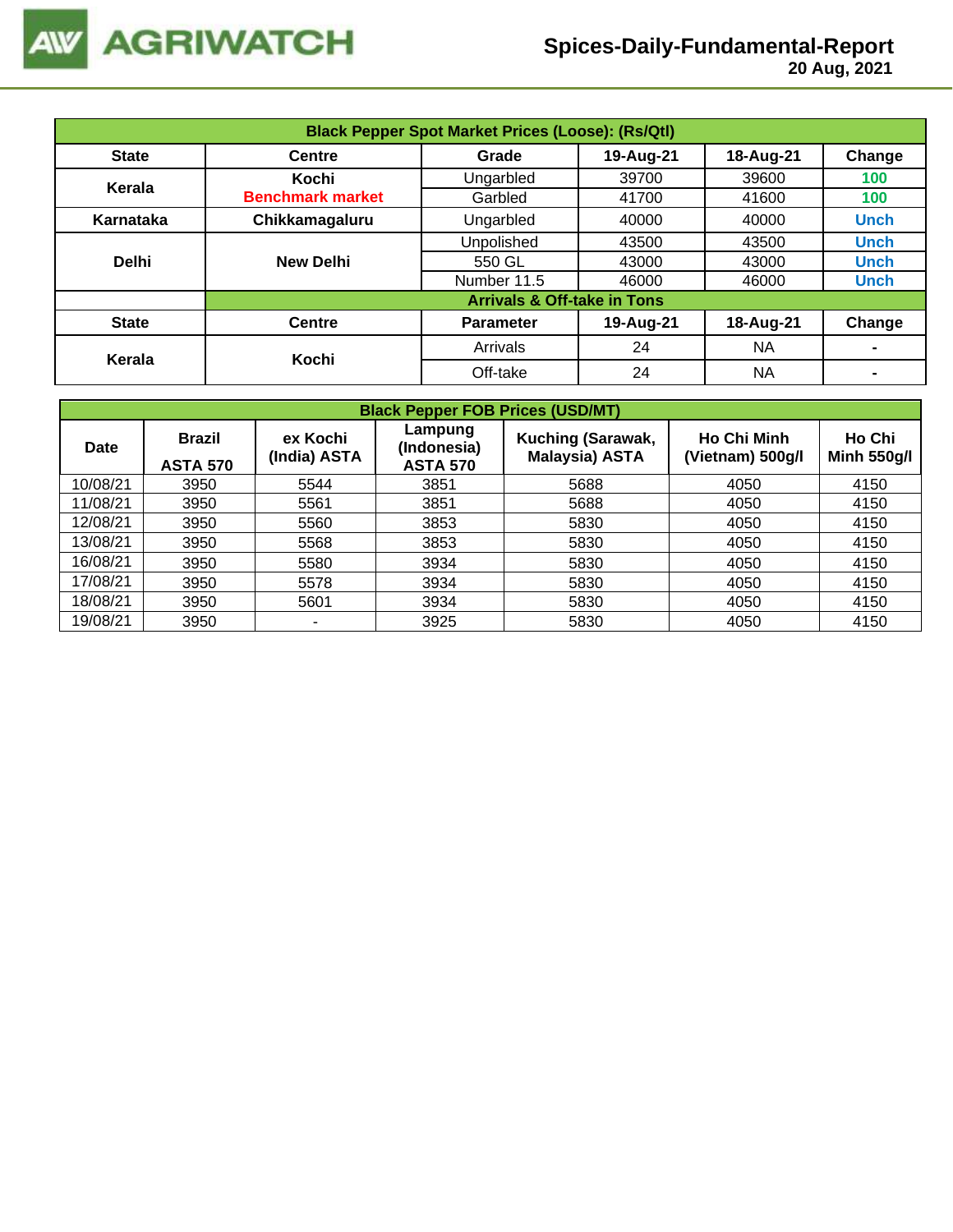

## **JEERA (CUMIN SEED)**

#### **Fundamentals: Today's Update:**

• Steady to firm sentiment witnessed in Jeera Unjha spot market on Thursday.

- As we expected, buyers are active in the spot market from lower prices level. Festive demand likely to start from September. Farmers are only interested to releasing their produce at higher prices level. Last week arrivals down by 25.22% compared to previous week.
- *As we expected earlier, domestic buyers and exporters reported active in the spot market from lower prices level.*
- Lower supply reported as farmers are only interested to releasing their stocks at higher prices level.
- Export demand continuing at the Unjha spot market.
- *As per the Agriwatch production estimate, Jeera production for 2021-22 (marketing period) is estimated at 391,801 MT (around 71 lakh bags each of 55 kg) compared to last year's 451,451 MT (82 lakh bags).*

|              |                                  | Jeera (Cumin Seed) Spot Market Prices (Loose): (Rs/Qtl) |           |           |                |
|--------------|----------------------------------|---------------------------------------------------------|-----------|-----------|----------------|
| <b>State</b> | <b>Centre</b>                    | Grade                                                   | 19-Aug-21 | 18-Aug-21 | Change         |
|              |                                  | Local                                                   | 12900     | 12900     | <b>Unch</b>    |
|              | Unjha<br><b>Benchmark market</b> | <b>NCDEX Quality</b>                                    | 13900     | 13900     | <b>Unch</b>    |
|              |                                  | Poojari type /Machine Cut                               | 14700     | 14700     | <b>Unch</b>    |
|              |                                  | 1% Singapore                                            | 13400     | 13400     | <b>Unch</b>    |
|              |                                  | 2% Singapore                                            | 13150     | 13150     | <b>Unch</b>    |
| Gujarat      | <b>Mundra Port (FoR)</b>         | 1 % European                                            | 13900     | 13900     | <b>Unch</b>    |
|              |                                  | 2% European                                             | 13650     | 13650     | <b>Unch</b>    |
|              | Rajkot                           | Local                                                   | 13300     | 13090     | 210            |
|              | Patan                            | Local                                                   | 13195     | 12875     | 320            |
|              | <b>Dhrol</b>                     | Local                                                   | <b>NA</b> | 12120     |                |
|              | Gondal                           | Local                                                   | 13555     | 13455     | 100            |
| Rajasthan    | Jodhpur                          | Local                                                   | 13500     | 13500     | <b>Unch</b>    |
|              | <b>Merta City</b>                | Local                                                   | Closed    | Closed    |                |
|              | <b>Nagaur</b>                    | Local                                                   | 13500     | 13500     | <b>Unch</b>    |
|              | <b>Anandpur Kalu</b>             | Local                                                   | 13500     | 13500     | <b>Unch</b>    |
| <b>Delhi</b> | <b>New Delhi</b>                 | Ganesh                                                  | 14700     | 14700     | <b>Unch</b>    |
|              |                                  | Poojari type / Machine Cut                              | 15700     | 15700     | <b>Unch</b>    |
|              |                                  | Arrival & Off-take in bags (1 bag = 55 kg)              |           |           |                |
| <b>State</b> | <b>Centre</b>                    | <b>Parameter</b>                                        | 19-Aug-21 | 18-Aug-21 | Change         |
|              |                                  | Arrival                                                 | 11000     | 10000     | 1000           |
|              | Unjha                            | Off-take                                                | 11000     | 10000     | 1000           |
|              | Rajkot                           | Arrival*                                                | 1470      | 1200      | 270            |
| Gujarat      | Patan                            | Arrival*                                                | 26        | 20        | $6\phantom{a}$ |
|              | <b>Dhrol</b>                     | Arrival*                                                | <b>NA</b> | 17        | $\blacksquare$ |
|              | Gondal                           | Arrival                                                 | 2645      | 1746      | 899            |
|              | Jodhpur                          | Arrival                                                 | 1500      | 2000      | $-500$         |
|              | <b>Merta City</b>                | Arrival                                                 | Closed    | Closed    | $\blacksquare$ |
| Rajasthan    | <b>Nagaur</b>                    | Arrival                                                 | 1000      | 1500      | $-500$         |
|              | <b>Anandpur Kalu</b>             | Arrival                                                 | 30        | 50        | $-20$          |
|              |                                  |                                                         |           |           | Arrival * Qtl  |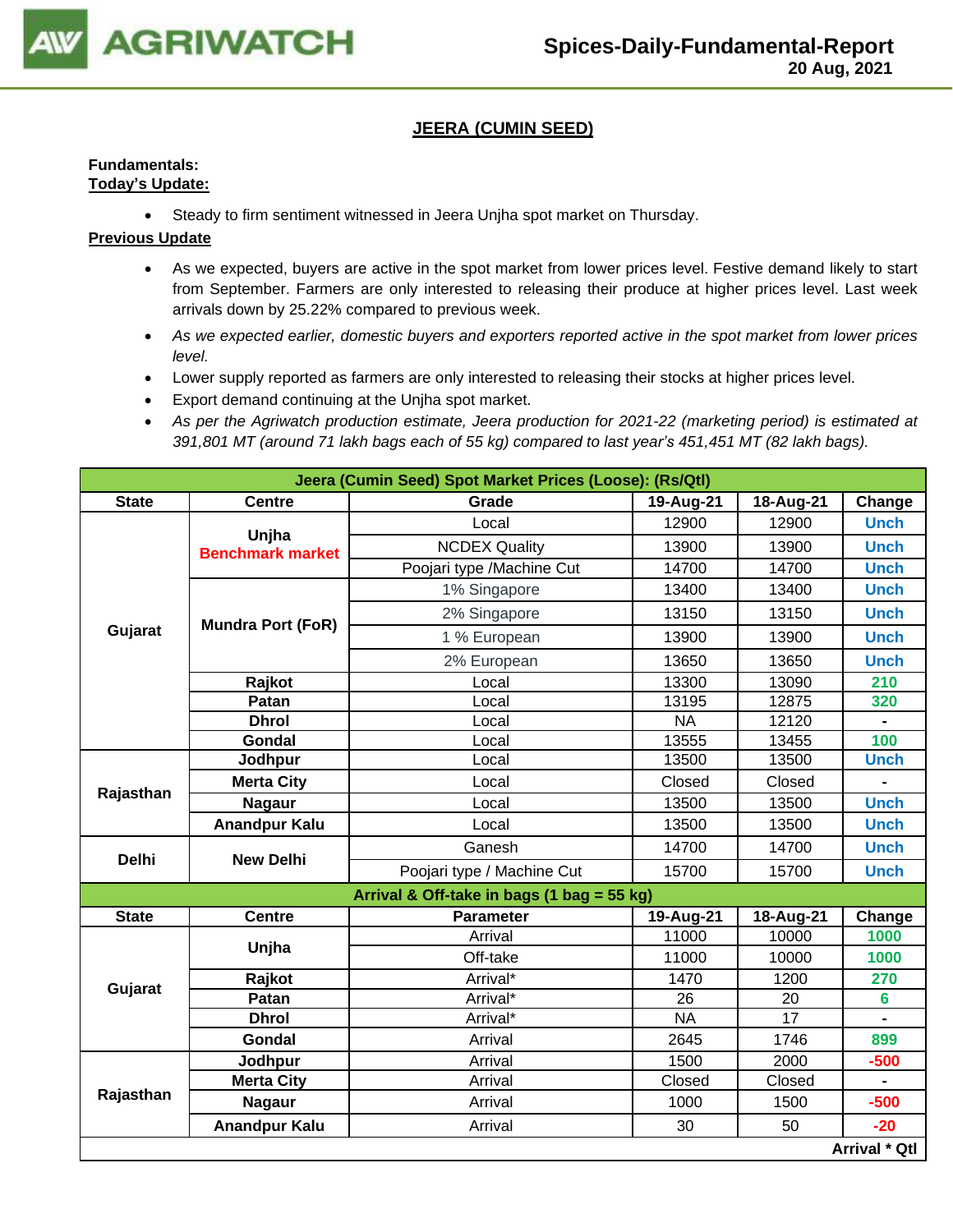

#### **NCDEX-FUTURES MARKET**

| <b>Jeera (Cumin Seed)</b> |                          |               |       |       |              |               |                    |       |           |
|---------------------------|--------------------------|---------------|-------|-------|--------------|---------------|--------------------|-------|-----------|
| <b>Contract</b>           | $+/-$ \$                 | Open          | High  | Low   | <b>Close</b> | <b>Volume</b> | <b>Vol. Change</b> | Οl    | OI Change |
| Aug-21                    | $- -$                    | $- -$         | $- -$ | $- -$ | $- -$        | $- -$         | $- -$              | $- -$ | $- -$     |
| Sep-21                    | $- -$                    | $- -$         | $- -$ | $- -$ | $- -$        | $- -$         | $- -$              | $- -$ | $- -$     |
| <b>Oct-21</b>             | $\overline{\phantom{a}}$ | $\sim$ $\sim$ | $- -$ | $- -$ | $- -$        | $- -$         | $- -$              | $- -$ | $- -$     |

| <b>Spread</b> | Aug-21                   | Sep-21 | <b>Oct-21</b> |
|---------------|--------------------------|--------|---------------|
| <b>Basis</b>  | $\sim$ $\sim$            | $- -$  | $- -$         |
| <b>Aug-21</b> | $\overline{\phantom{a}}$ | $- -$  | $- -$         |
| Sep-21        | $\overline{\phantom{a}}$ | $- -$  | $- -$         |

NB: Spread was done by taking Spot prices at Unjha or NCDEX Quality. Basis = Spot prices– Near month futures.

#### **NCDEX- STOCK POSITION**

|               | <b>Demat</b> | <b>In-Process</b> | Total                    |  |
|---------------|--------------|-------------------|--------------------------|--|
| <b>Stocks</b> | 17.08.2021   | 17.08.2021        | 17.08.2021               |  |
| Jodhpur       | $- -$        | $- -$             | $\overline{\phantom{a}}$ |  |
| Unjha         | 4003         |                   | 4003                     |  |
| _______       |              |                   |                          |  |

(**Quantity in MT)**

# **NCDEX Jeera (Cumin Seed) EED Wise Stock Position Qty in MT on 09th Aug, 2021**

| EED          | <b>Jodhpur</b> | Unjha | <b>Total</b> |
|--------------|----------------|-------|--------------|
| 10-Sep-21    | $- -$          | 1224  | 1224         |
| 10-Oct-21    | $- -$          | 2433  | 2433         |
| 10-Nov-21    | $\sim$         | 329   | 329          |
| 10-Dec-21    | $- -$          | 186   | 186          |
| 10-Jan-22    | $- -$          | 48    | 48           |
| <b>Total</b> | $\sim$ $\sim$  | 4220  | 4220         |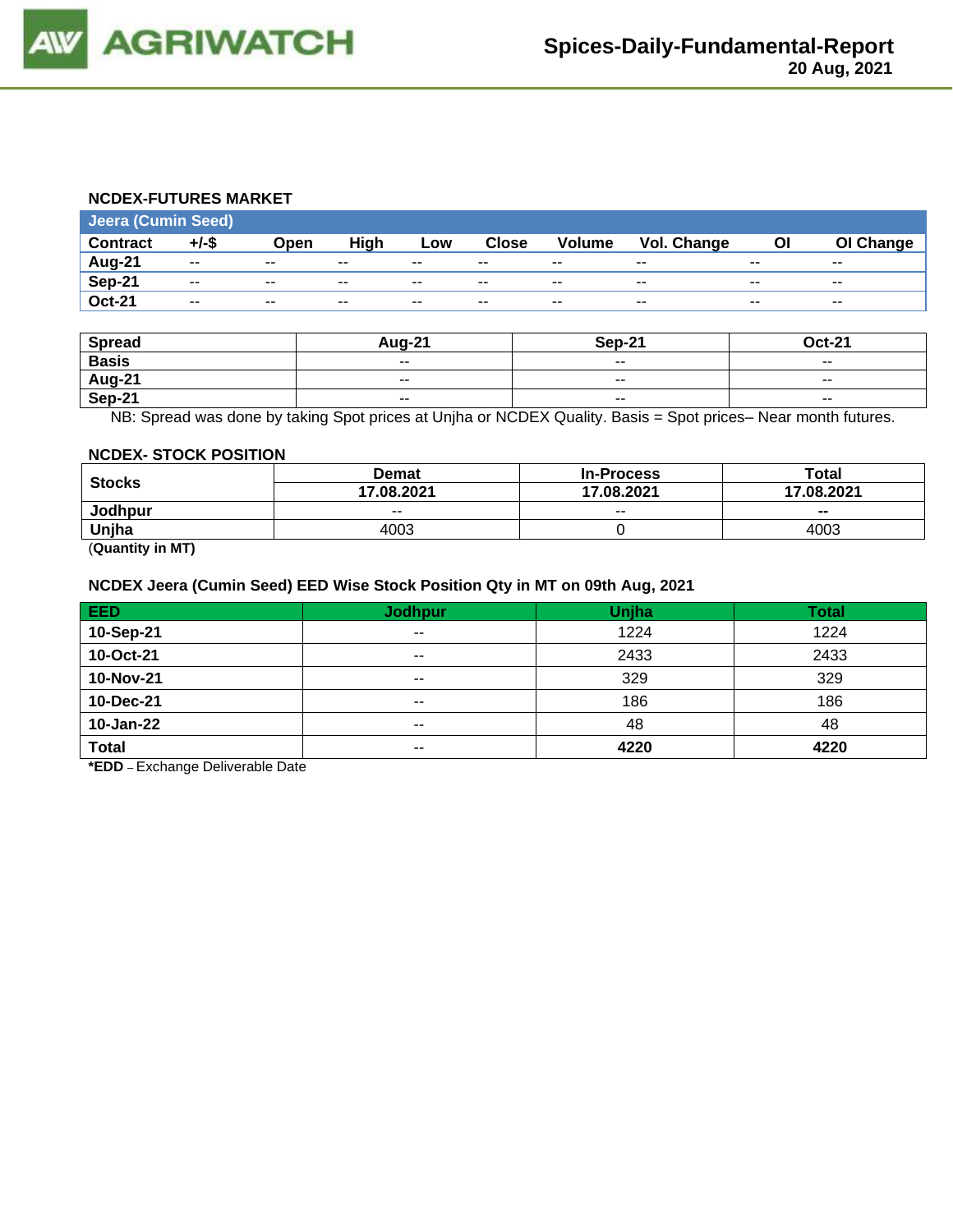

# **CARDAMOM**

#### **Fundamentals**

#### **Today's Update:**

• Steady sentiment witnessed in Cardamom spot market on Thursday.

- Lower supply reported as Cardamom planters are not interested to releasing their produce at lower level.
- India's production for the coming marketing year 2021-22 (which will start from August officially) expected better around 30,000 MT also put the cap on prices.
- Cardamom planters were received higher prices last two years, therefore, they are taking care of their plants and favourable weather condition, is the main reason for expecting good crop in the coming year.
- As we expected earlier, the new Cardamom supply pressurizes the prices from higher levels due to increased production.
- Agriwatch estimates for 2020-21, India's Cardamom production would be around 22,000 23,000 MT, due to favourable weather conditions. Last year it was 19,000 – 20,000 MT.

| <b>Small Cardamom Spot Market Prices (Loose): (Rs/Kg)</b> |                         |                 |           |           |                |  |  |  |
|-----------------------------------------------------------|-------------------------|-----------------|-----------|-----------|----------------|--|--|--|
| <b>State</b>                                              | <b>Auction Price</b>    |                 | 19-Aug-21 | 18-Aug-21 | Change         |  |  |  |
| Kerala                                                    | Kochi                   | Max price       | ΝA        | 1554      |                |  |  |  |
|                                                           | <b>Benchmark market</b> | Avg. Price      | <b>NA</b> | 1099      |                |  |  |  |
|                                                           |                         | <b>Medium</b>   | 1050      | 1050      | <b>Unch</b>    |  |  |  |
|                                                           |                         | 6.5 (Bold)      | 1150      | 1150      | <b>Unch</b>    |  |  |  |
| <b>Delhi</b>                                              | <b>New Delhi</b>        | 7 (Bold)        | 1400      | 1400      | <b>Unch</b>    |  |  |  |
|                                                           |                         | 7.5 (Bold)      | 1650      | 1650      | <b>Unch</b>    |  |  |  |
|                                                           |                         | 8 (Bold)        | 1950      | 1950      | <b>Unch</b>    |  |  |  |
| Large Cardamom Spot Market Prices: (Rs/Kg)                |                         |                 |           |           |                |  |  |  |
|                                                           | Singtam                 | <b>Badadana</b> | <b>NA</b> | NA        | ۰.             |  |  |  |
|                                                           | Singtam                 | Chotadana       | <b>NA</b> | <b>NA</b> | $\blacksquare$ |  |  |  |
| <b>Sikkim</b>                                             | Gangtok                 | <b>Badadana</b> | <b>NA</b> | <b>NA</b> | $\blacksquare$ |  |  |  |
|                                                           | Gangtok                 | Chotadana       | <b>NA</b> | <b>NA</b> | ۰              |  |  |  |
| <b>West Bengal</b>                                        | <b>Siliguri</b>         | <b>Badadana</b> | NA        | NA        | ۰              |  |  |  |
|                                                           | <b>Siliguri</b>         | Chotadana       | NA        | <b>NA</b> | Ξ.             |  |  |  |
| Arrival & Off-take in Kg                                  |                         |                 |           |           |                |  |  |  |
| <b>State</b>                                              | <b>Parameter</b>        | <b>Centre</b>   | 19-Aug-21 | 18-Aug-21 | Change         |  |  |  |
| Kerala                                                    | Kochi                   | <b>Arrivals</b> | NA        | 67644     |                |  |  |  |
|                                                           |                         | Off-take        | <b>NA</b> | 64517     |                |  |  |  |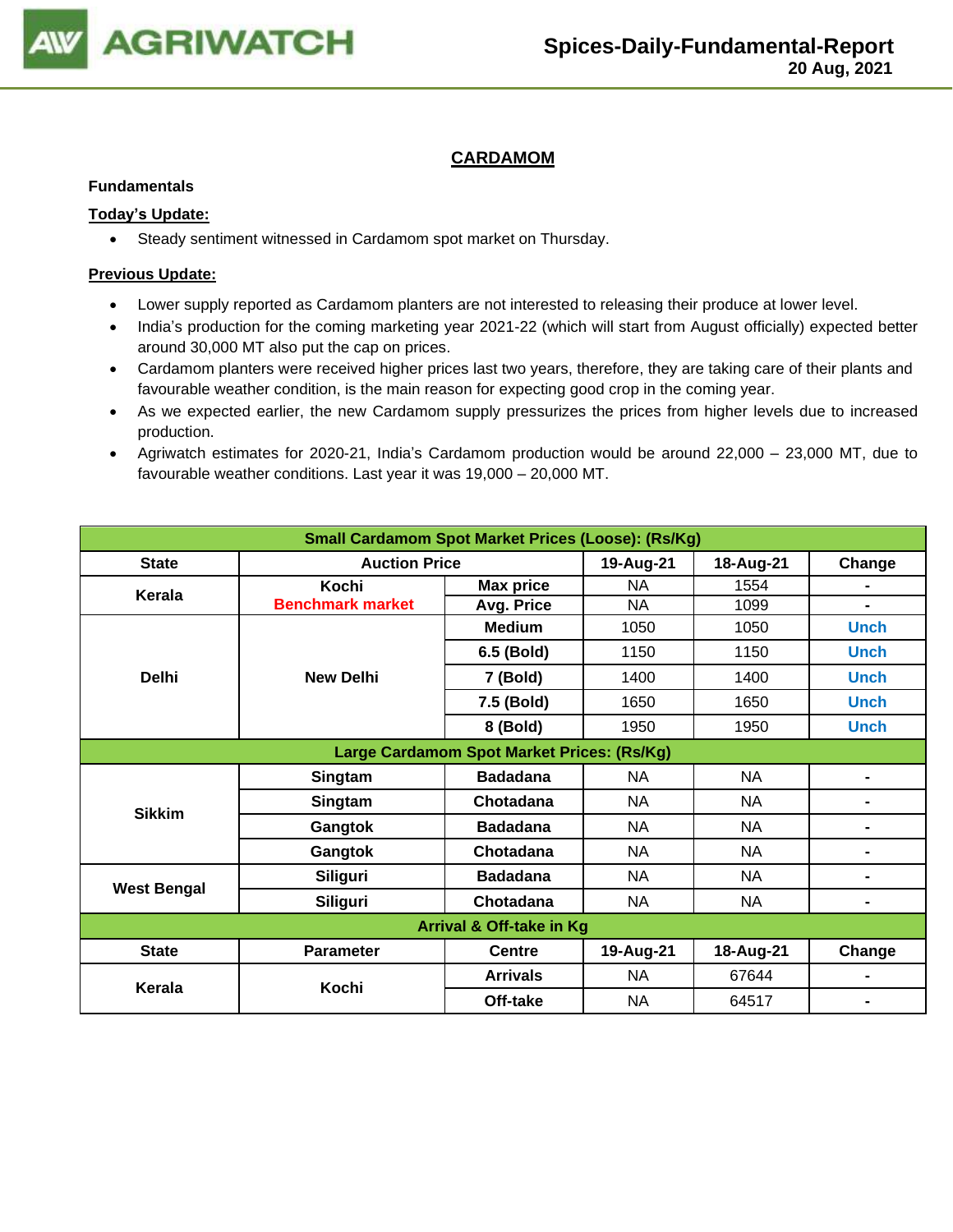

#### **MCX-FUTURES MARKET**

| <b>Cardamom</b> |          |               |       |       |              |                          |             |       |           |
|-----------------|----------|---------------|-------|-------|--------------|--------------------------|-------------|-------|-----------|
| <b>Contract</b> | $+/-$ \$ | Open          | High  | Low   | <b>Close</b> | <b>Volume</b>            | Vol. Change | OI    | OI Change |
| Aug-21          | $- -$    | $\sim$ $\sim$ | $- -$ | $- -$ | $- -$        | $- -$                    | $- -$       | $- -$ | $- -$     |
| <b>Sep-21</b>   | $- -$    | $\sim$ $\sim$ | $-$   | $- -$ | $-$          | $-$                      | $- -$       | $- -$ | $- -$     |
| <b>Oct-21</b>   | $- -$    | $-$           | $- -$ | $- -$ | $-$          | $\overline{\phantom{a}}$ | $- -$       | $- -$ | --        |

| <b>Spread</b> | Aug-21                                         | <b>Sep-21</b>            | <b>Oct-21</b>            |
|---------------|------------------------------------------------|--------------------------|--------------------------|
| <b>Basis</b>  | $\hspace{0.1mm}-\hspace{0.1mm}-\hspace{0.1mm}$ | $- -$                    | $\overline{\phantom{a}}$ |
| <b>Aug-21</b> | $\overline{\phantom{a}}$                       | $- -$                    | $- -$                    |
| <b>Sep-21</b> | $\overline{\phantom{a}}$                       | $\overline{\phantom{a}}$ | $\overline{\phantom{a}}$ |

NB: Spread was done by taking Spot prices of Average quality prices. Basis = Spot prices– Near month futures.

#### **MCX- STOCK POSITION**

| <b>Stocks</b>    | <b>Demat</b>             | <b>In-Process</b>        | Total                    |  |
|------------------|--------------------------|--------------------------|--------------------------|--|
|                  | 17.08.2021               | 17.08.2021               | 17.08.2021               |  |
| Vandanmedu       | $\overline{\phantom{0}}$ | $\overline{\phantom{0}}$ | $\overline{\phantom{0}}$ |  |
| T.N.(Bodi)       | $- -$                    | $\sim$ $\sim$            | $-$                      |  |
| (0.0000)(0.0000) |                          |                          |                          |  |

(**Quantity in MT)**

# **MCX Cardamom EED Wise Stock Position Qty in MT on 09th Aug, 2021**

| ъ<br>сU                  | Vandanmedu | T.N.(Bodi) | --<br>lotal |  |
|--------------------------|------------|------------|-------------|--|
| $\overline{\phantom{a}}$ | $- -$      | $- -$      | $- -$       |  |
| $\blacksquare$           | $- -$      | $- -$      | $- -$       |  |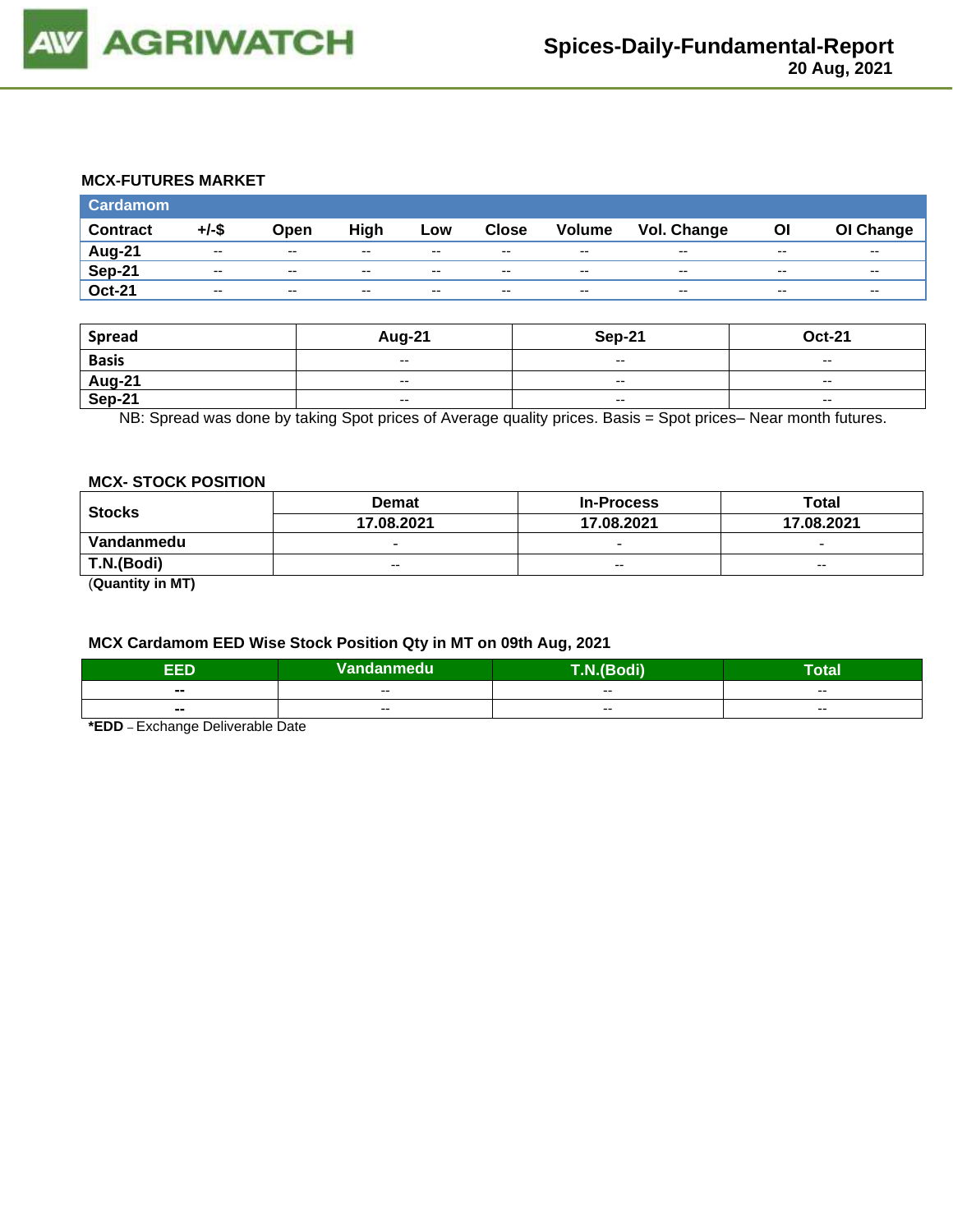

# **CORIANDER SEED**

### **Fundamentals:**

#### **Today's Update:**

• Steady to firm sentiment witnessed in Coriander spot market on Thursday.

- Buyers from consumer center like Bihar, UP are active in the spot market mainly in Gondal mandi due to good quality.
- Increasing arrivals reported in the spot market. Farmers are releasing their produce as coriander prices are higher compared to last year.
- Currently buyers reported inactive at the spot market. However, they may active in coming days as ending stocks slowly come down.
- *Agriwatch estimates lower ending stocks for 2021-22 (marketing year) likely to support Coriander prices in the coming days.*
- *As per Agriwatch production estimate, Coriander production for 2021-22 (marketing year) is estimated at 342,435 MT (85 lakh bags) compared to last year's 352,316 MT (88 lakh bags, 1 bag = 40 kg).*
- We expect the 2021-22 marketing year likely to be good for Coriander.

| <b>Coriander Spot Market Prices (Loose): (Rs/Qtl)</b> |                               |                                                 |           |           |             |  |  |  |  |
|-------------------------------------------------------|-------------------------------|-------------------------------------------------|-----------|-----------|-------------|--|--|--|--|
| <b>State</b>                                          | <b>Centre</b>                 | 18-Aug-21<br>Grade (New)<br>19-Aug-21<br>Change |           |           |             |  |  |  |  |
|                                                       |                               | Eagle                                           | 6800      | 6800      | <b>Unch</b> |  |  |  |  |
|                                                       | Kota<br><b>Benchmark</b>      | Eagle(Split)                                    | 7100      | 7100      | <b>Unch</b> |  |  |  |  |
|                                                       | market                        | Badami                                          | 6500      | 6500      | <b>Unch</b> |  |  |  |  |
|                                                       |                               | Badami(Split)                                   | 6800      | 6800      | <b>Unch</b> |  |  |  |  |
|                                                       |                               | Eagle                                           | 6800      | 6700      | 100         |  |  |  |  |
|                                                       |                               | Eagle(Split)                                    | 6800      | 6700      | 100         |  |  |  |  |
|                                                       | Ramganj                       | Badami                                          | 6600      | 6500      | 100         |  |  |  |  |
| Rajasthan                                             |                               | Badami(Split)                                   | 6600      | 6500      | 100         |  |  |  |  |
|                                                       |                               | Scooter                                         | 7900      | 7800      | 100         |  |  |  |  |
|                                                       |                               | Eagle                                           | 6700      | 6600      | 100         |  |  |  |  |
|                                                       | <b>Baran</b>                  | Badami                                          | 6500      | 6400      | 100         |  |  |  |  |
|                                                       |                               | Eagle                                           | 6800      | 6800      | <b>Unch</b> |  |  |  |  |
|                                                       | <b>Bhawani</b>                | Badami                                          | 6600      | 6600      | <b>Unch</b> |  |  |  |  |
|                                                       |                               | Scooter                                         | 7000      | 7000      | <b>Unch</b> |  |  |  |  |
|                                                       |                               | Double Paroot                                   | <b>NA</b> | <b>NA</b> |             |  |  |  |  |
|                                                       |                               | Badami                                          | 6500      | 6500      | <b>Unch</b> |  |  |  |  |
|                                                       | Guna                          | Eagle                                           | 6800      | 6800      | <b>Unch</b> |  |  |  |  |
| <b>Madhya Pradesh</b>                                 |                               | Scooter                                         | 7500      | 7500      | <b>Unch</b> |  |  |  |  |
|                                                       |                               | Badami                                          | 6500      | 6500      | <b>Unch</b> |  |  |  |  |
|                                                       | <b>Neemuch</b>                | Eagle                                           | 6800      | 6800      | <b>Unch</b> |  |  |  |  |
|                                                       |                               | Scooter                                         | <b>NA</b> | <b>NA</b> |             |  |  |  |  |
| Gujarat                                               | Gondal                        | Badami                                          | 7480      | 7055      | 425         |  |  |  |  |
|                                                       |                               | Eagle                                           | 8555      | 7755      | 800         |  |  |  |  |
|                                                       |                               | Eagle (Dal)                                     | 8000      | 8000      | <b>Unch</b> |  |  |  |  |
| <b>Delhi</b>                                          | <b>Khari Baoli</b><br>(Delhi) | Eagle                                           | 9000      | 9000      | <b>Unch</b> |  |  |  |  |
|                                                       |                               | Scooter                                         | 12500     | 12500     | <b>Unch</b> |  |  |  |  |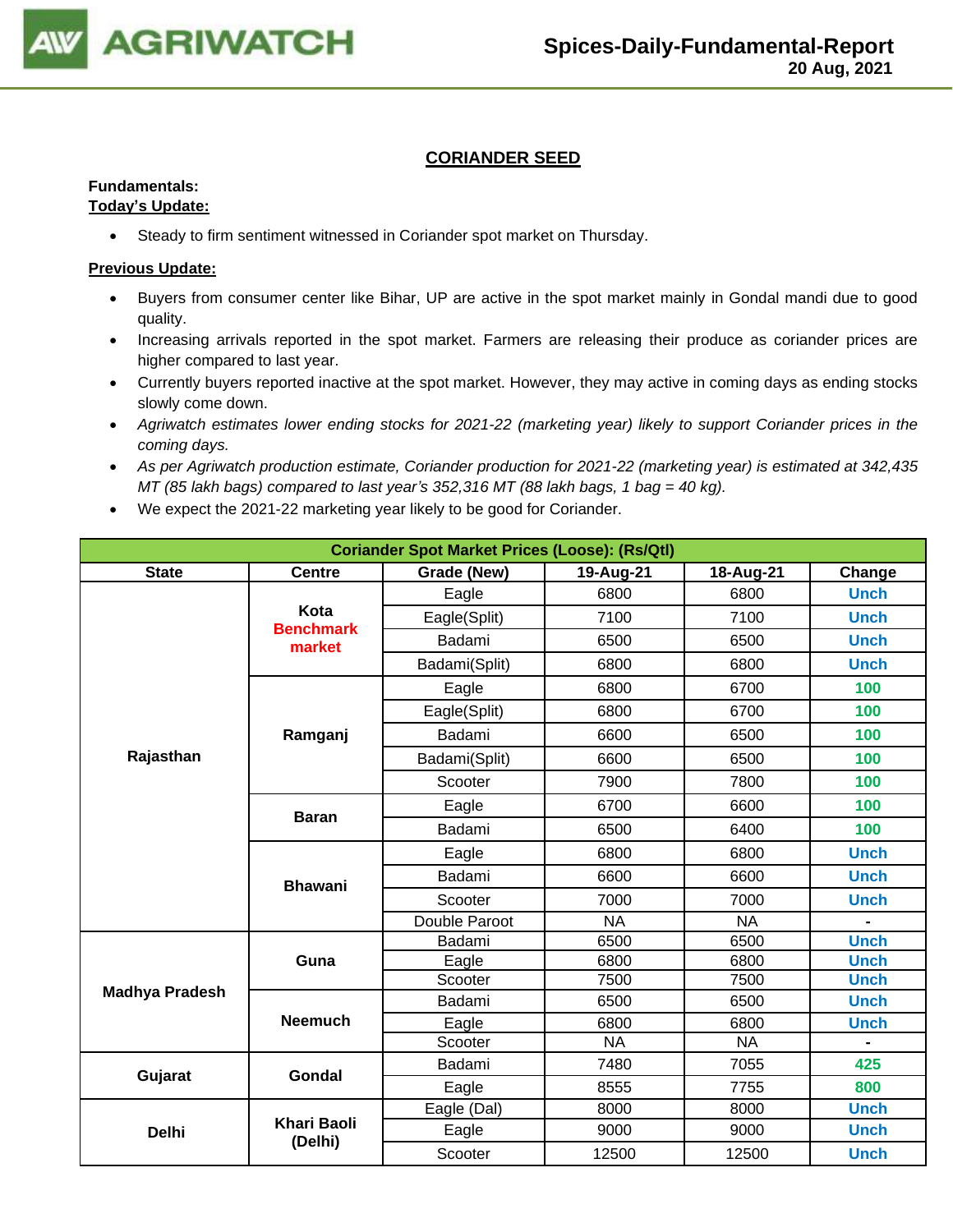

 **20 Aug, 2021**

| Arrival & Off-take in bags (1 bag = 40 kg) |                |               |           |           |             |  |  |
|--------------------------------------------|----------------|---------------|-----------|-----------|-------------|--|--|
| <b>State</b>                               |                | <b>Centre</b> | 19-Aug-21 | 18-Aug-21 | Change      |  |  |
|                                            | Kota           | Arrival       | 1200      | 900       | 300         |  |  |
|                                            |                | Offtake       | 1200      | 900       | 300         |  |  |
|                                            |                | Arrival       | 5000      | 6000      | $-1000$     |  |  |
|                                            | Ramganj        | Offtake       | 5000      | 6000      | $-1000$     |  |  |
| Rajasthan                                  | <b>Baran</b>   | Arrival       | 2000      | 1500      | 500         |  |  |
|                                            |                | Offtake       | 2000      | 1500      | 500         |  |  |
|                                            | <b>Bhawani</b> | Arrival       | 200       | 200       | <b>Unch</b> |  |  |
|                                            |                | Offtake       | 200       | 200       | <b>Unch</b> |  |  |
|                                            | Guna           | Arrival       | 3000      | 5000      | $-2000$     |  |  |
|                                            |                | Offtake       | 3000      | 5000      | $-2000$     |  |  |
| <b>Madhya Pradesh</b>                      | <b>Neemuch</b> | Arrival       | 900       | 800       | 100         |  |  |
|                                            |                | Offtake       | 900       | 800       | 100         |  |  |

### **NCDEX-FUTURES MARKET**

| <b>Coriander</b> |       |       |       |       |              |               |                    |       |           |
|------------------|-------|-------|-------|-------|--------------|---------------|--------------------|-------|-----------|
| <b>Contract</b>  | +/-\$ | Open  | High  | Low   | <b>Close</b> | <b>Volume</b> | <b>Vol. Change</b> | ΟI    | OI Change |
| Aug-21           | $- -$ | $- -$ | $- -$ | $- -$ | $- -$        | $- -$         | $- -$              | $- -$ | $- -$     |
| <b>Sep-21</b>    | $- -$ | $- -$ | $- -$ | $- -$ | $- -$        | $- -$         | $- -$              | $- -$ | $- -$     |
| <b>Oct-21</b>    | $- -$ | $- -$ | $- -$ | $- -$ | $- -$        | $- -$         | $- -$              | $- -$ | $- -$     |

| <b>Spread</b>                             | $410 - 22$ | <b>Sep-21</b>            | $Oct-21$                 |
|-------------------------------------------|------------|--------------------------|--------------------------|
| <b>Basis</b>                              | $ -$       | $\overline{\phantom{a}}$ | $\overline{\phantom{a}}$ |
| $\frac{\overline{Aug-21}}{\text{Sep-21}}$ | $- -$      | $- -$                    | $- -$                    |
|                                           | $ -$       | $\overline{\phantom{a}}$ | $\overline{\phantom{a}}$ |

NB: Spread was done by taking Spot prices of Average quality prices at Kota. Basis = Spot prices– Near month futures

#### **NCDEX- STOCK POSITION**

| <b>Stocks</b>           | <b>Demat</b> | <b>In-Process</b> | Total      |
|-------------------------|--------------|-------------------|------------|
|                         | 17.08.2021   | 17.08.2021        | 17.08.2021 |
| <b>Baran</b>            |              | -                 |            |
| Gondal                  | 4104         |                   | 4104       |
| Kota                    | 415          |                   | 415        |
| Ramganj                 |              |                   |            |
| (0.1222, 0.0122, 0.000) |              |                   |            |

(**Quantity in MT)**

#### **NCDEX Coriander EED Wise Stock Position Qty in MT on 09th Aug, 2021**

| <b>EED</b>   | Gondal | <b>Kota</b> | Ramganj Mandi | <b>Total</b> |
|--------------|--------|-------------|---------------|--------------|
| $10-Sep-21$  | 338    | 395         | $- -$         | 733          |
| 10-0ct-21    | 2544   | 10          | $\sim$        | 2554         |
| $10-Nov-21$  | 467    | $- -$       | $\sim$        | 477          |
| 10-Dec-21    | 699    | 10          | $- -$         | 709          |
| $10$ -Jan-22 | 170    |             | $- -$         | 170          |
| <b>Total</b> | 4218   | 415         | $\sim$        | 4633         |